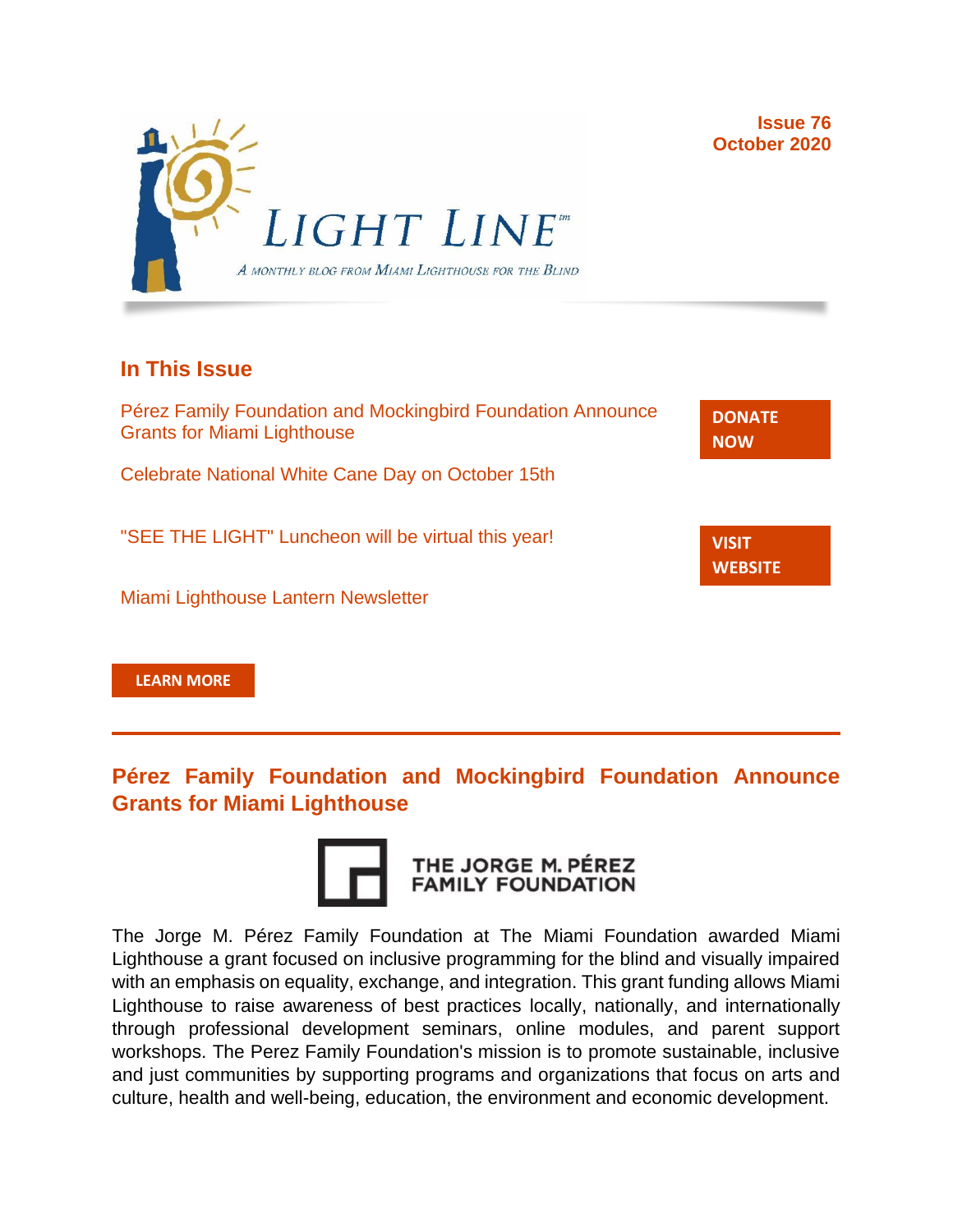

The Mockingbird Foundation awarded Miami Lighthouse a grant to help with remote operations due to the COVID-19 pandemic. Miami Lighthouse instructors are providing one-on-one instruction, utilizing pivotal technology equipment and loaned musical instruments. Utilizing our Expert Learning License portal, students are learning in-home and participating in Zoom classes. The Mockingbird Foundation is dedicated to improving access to music education for America's youth.

## **Celebrate National White Cane Day on October 15th**

White Cane Day is a national observance day established by President Lyndon Johnson in 1964. This day is set aside to celebrate the many achievements of people who are blind and visually impaired and the important symbol of their independence, the white cane.

In previous years, we have held a procession of more than 100 blind and visually impaired Miamians walking with white canes and guide dogs along with many sighted volunteers. This year however, in keeping with the times and social distancing, the event is going virtual. This is the one time of the year we ask our grateful clients to give back to this remarkable place that many call their second home.

We are pleased to tell you that our many clients who would ordinarily walk in the procession have created their own fundraising webpages. The virtual procession will feature speeches by Miami-Dade County Commissioner Eileen Higgins, Penny Shaffer of Florida Blue, the day's signature sponsor, and Division of Blind Services District Director Pamela Ortiz. We will also feature musical entertainment by our many program participants from Pre-Kindergarteners to seniors.

It may be very different but we promise it will be lots of fun. To visit our program participant's page and to view the program on October 15th visit: <http://www.miamilighthouse.org/VirtualWhiteCaneDay2020.asp>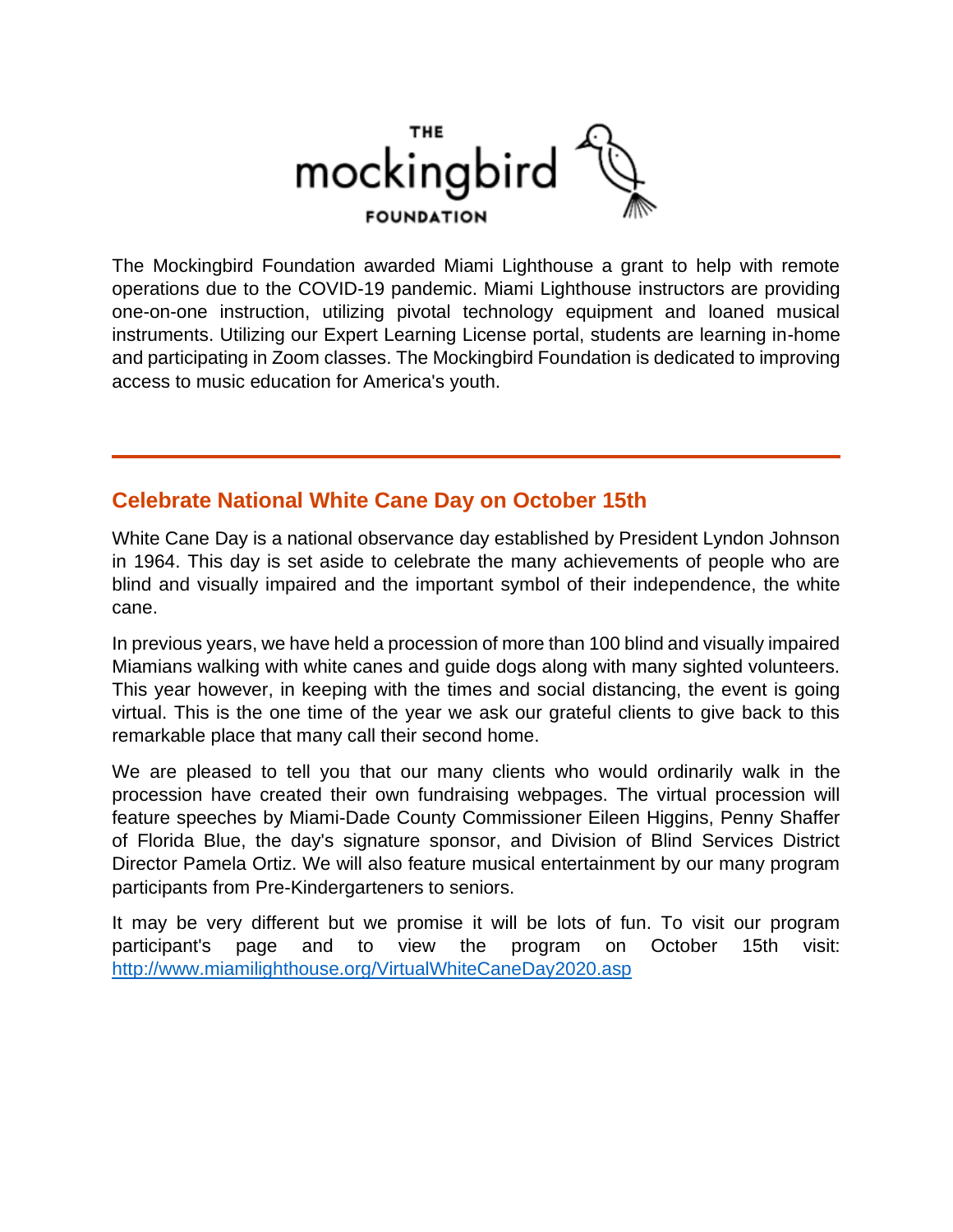

THANK YOU TO OUR GENEROUS SPONSOR

Florida **Blue & V** Medicare

*Virtual White Cane Day on October 15th sponsored by Florida Blue Medicare*

# **"SEE THE LIGHT" Luncheon will be virtual this year!**

Miami Lighthouse's annual signature event, our "SEE THE LIGHT" Luncheon, is one of our most important fundraising occasions during the year. In past years, we have welcomed over 250 guests from our philanthropic family to a luncheon with music, entertainment and heartfelt remarks from program participants.

In keeping with the times of social distancing, we are going virtual. Instead of 250 guests in a ballroom, we can now have unlimited attendees. On October 29th we will have a 30 minute program sponsored by PNC Bank at 12:00pm featuring an exclusive performance by Latin superstar Willy Chirino and Chirino Sisters. We will also feature students from our Lighthouse Learning Center for Children, Miami Lighthouse client Marin Baumer and a few more surprises!

To learn more and make a donation to our luncheon visit: <http://www.miamilighthouse.com/VirtualSeeTheLightLunch2020.asp>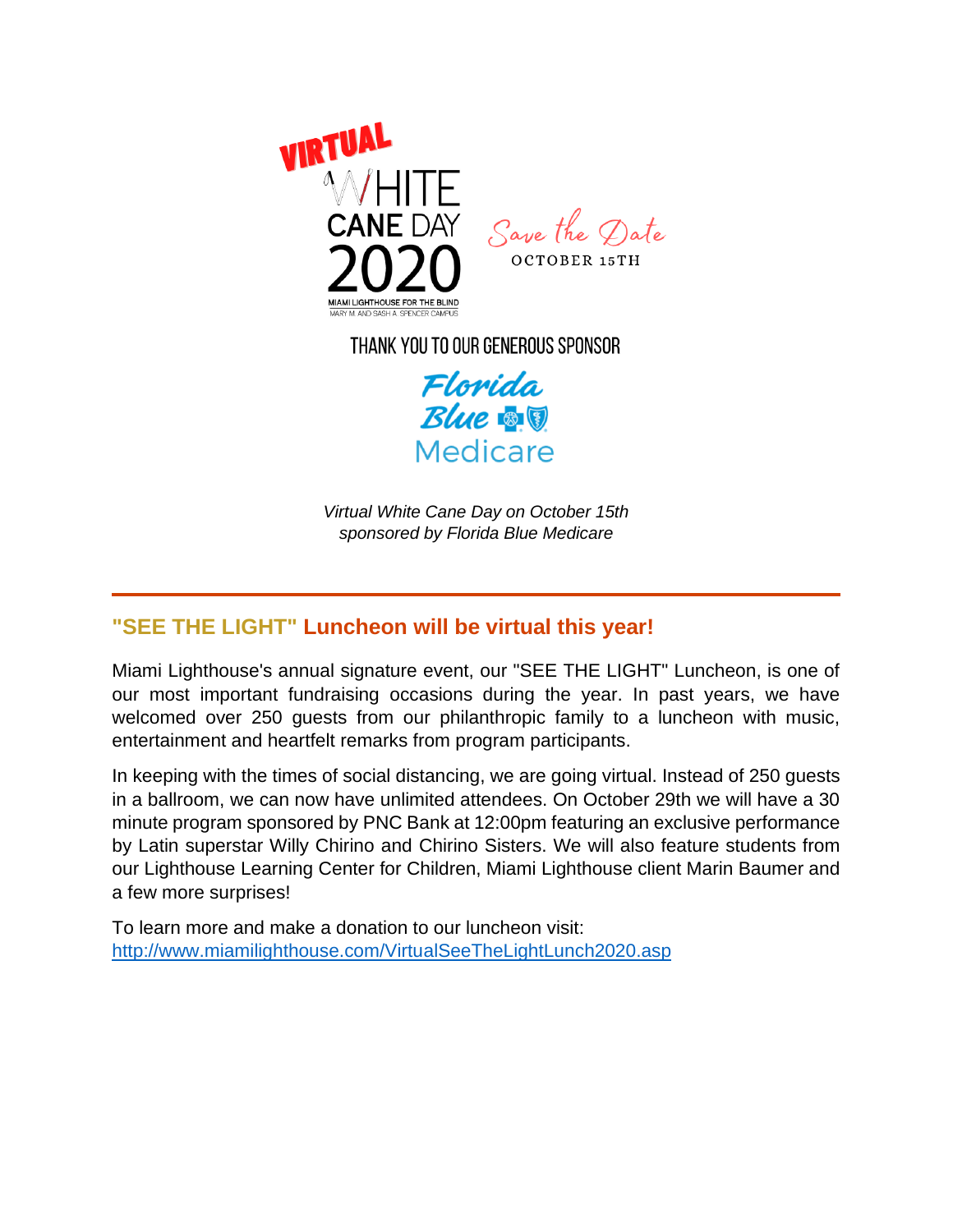

# **Miami Lighthouse Lantern Newsletter**

Have you ever read the Miami Lighthouse's Quarterly Newsletter? It's chock-full of interesting and informative material about the remarkable work being done for those with vision disabilities. You'll find lots of photos and fascinating articles that we promise will make you want to learn more!

Click here to view our [Lantern Newsletter.](http://miamilighthouse.org/Docs/Lantern%20Newsletter%20Fall%202020%20for%20web.pdf)